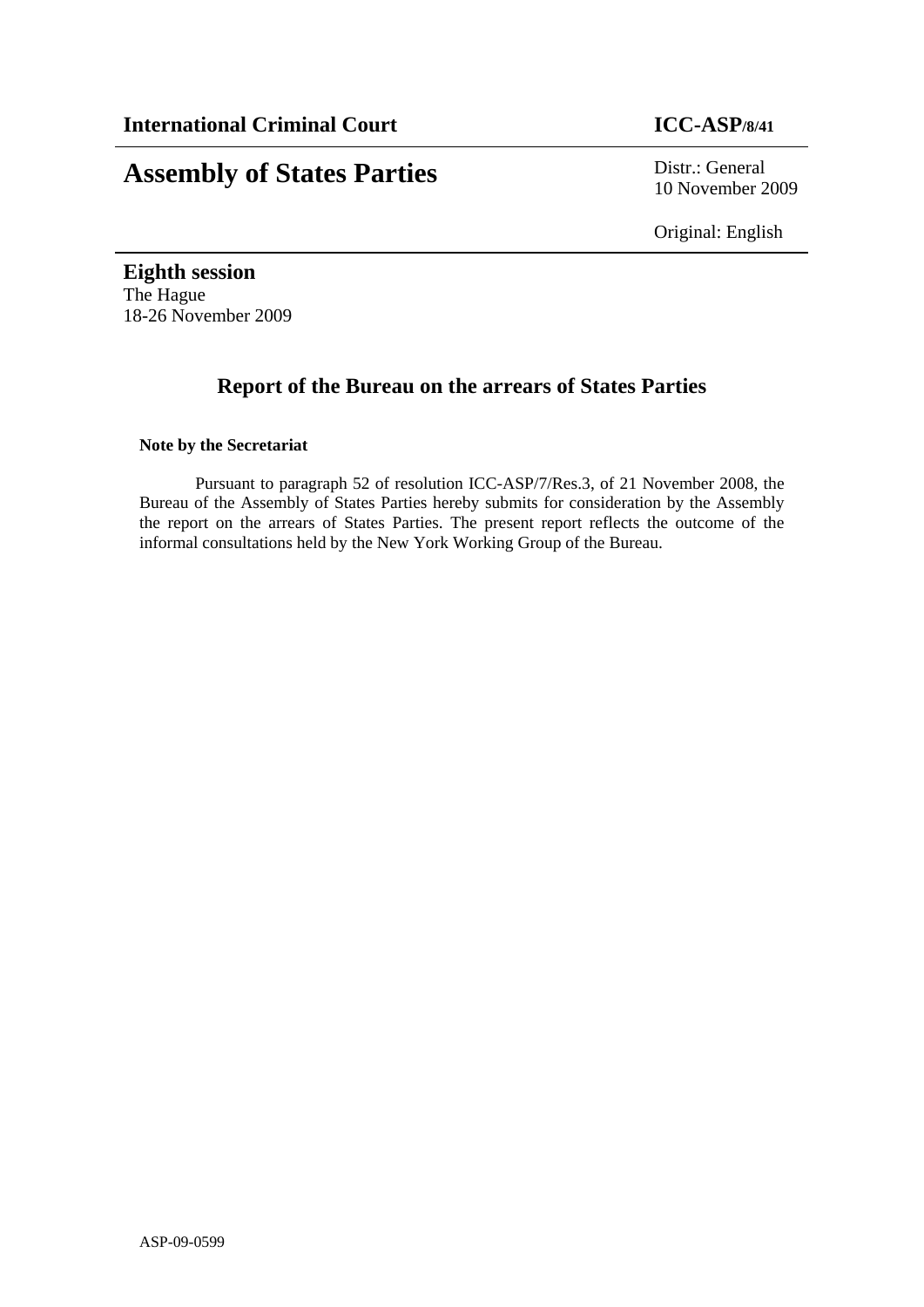# **Report of the Bureau on the arrears of States Parties**

#### **A. Introduction**

1. The present report is submitted pursuant to the mandate given to the facilitator on the issue of arrears, Mr. Tomohiro Mikanagi (Japan), upon his appointment by the Bureau of the Assembly of States Parties (hereinafter, "the Assembly") at its fourth meeting, on 9 February 2009. The report follows the submission of reports to the fourth, fifth, sixth and seventh sessions of the Assembly by the previous facilitators on the same issue and aims to build on their findings and recommendations. It should thus be read in conjunction with the said reports, whose recommendations have been endorsed by the Assembly. The facilitator held informal consultations with the New York Working Group on 10 July 2009.

- 2. The facilitation on the issue of arrears has a number of objectives:
	- a) To find ways to ensure that no assessed contributions to the Court remain outstanding by promoting a culture of financial discipline;
	- b) To seek ways of cooperating with States Parties which have not met their financial obligations in order to reverse any outstanding balances;
	- c) To examine what could be done in cases in which these outstanding contributions amount to arrears under article 112 of the Rome Statute and/or when obligations have not been met due to circumstances beyond the control of the State Party in question;
	- d) To keep under review the mechanism allowing States Parties to seek exemptions to article  $112$ ;<sup>1</sup> and
	- e) To enhance communication among the Assembly, the Court and the States Parties in arrears, so as to address the issue of outstanding assessed contributions more effectively.

3. In addition to endorsing the recommendations of the Bureau on the arrears of States Parties,<sup>2</sup> the Assembly, at its sixth session, "urge[d] all States Parties to the Rome Statute to transfer their assessed contributions in full and by the deadline for contributions"<sup>3</sup> and "decide[d] that the Bureau should review on a regular basis the status of payments received throughout the financial year of the Court and consider additional measures to promote prompt payment of contributions by States Parties, as appropriate".<sup>4</sup>

<sup>&</sup>lt;u>1</u>  $<sup>1</sup>$  Article 112, paragraph 8, of the Rome Statute provides as follows: "A State Party which is in arrears in</sup> the payment of its financial contributions towards the costs of the Court shall have no vote in the Assembly and in the Bureau if the amount of its arrears equals or exceeds the amount of the contributions due from it for the preceding two full years. The Assembly may, nevertheless, permit such a State Party to vote in the Assembly and in the Bureau if it is satisfied that the failure to pay is due to conditions beyond the control of the State Party".

<sup>2</sup> *Official Records of the Assembly of States Parties to the Rome Statute of the International Criminal Court, Sixth session, New York, 30 November - 14 December 2007* (International Criminal Court publication, ICC-ASP/6/20), vol. I, part III, resolution ICC-ASP/6/Res.2, paragraph 48 and annex III.

Ibid., paragraph 46.

<sup>4</sup> Ibid., paragraph 48.